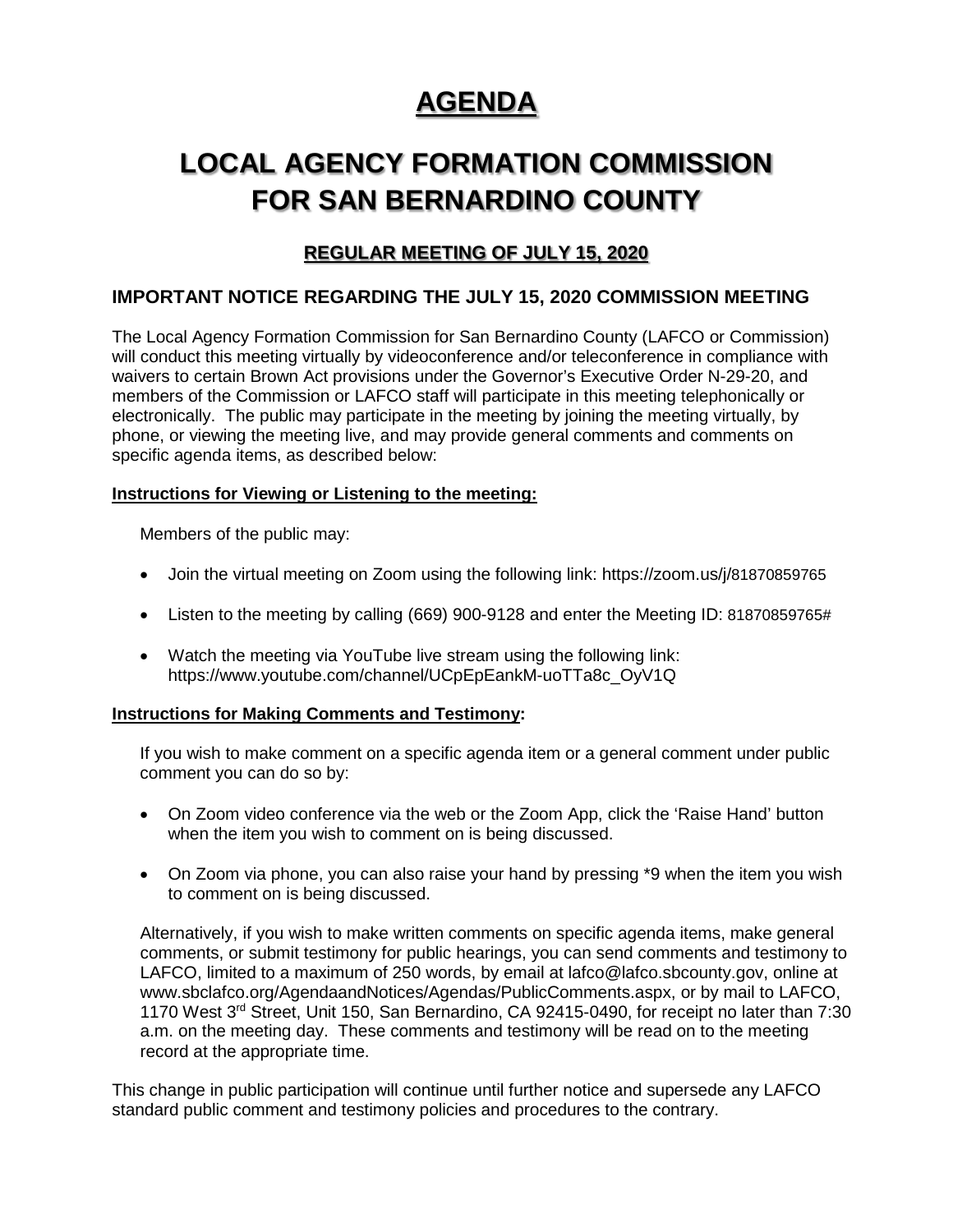## **9:00 A.M. – CALL TO ORDER – FLAG SALUTE**

ANNOUNCEMENT: Anyone present at the hearing who is involved with any of the changes of organization to be considered and who has made a contribution of more than \$250 in the past twelve (12) months to any member of the Commission will be asked to state for the record the Commission member to whom the contribution has been made and the matter of consideration with which they are involved.

1. Swear in Regular Special District Commissioner and Regular City Commissioner

## **CONSENT ITEMS:**

The following consent items are expected to be routine and non-controversial and will be acted upon by the Commission at one time without discussion, unless a request has been received prior to the hearing to discuss the matter.

- 2. Approval of Minutes for Regular Meeting of May 20, 2020
- 3. Approval of Executive Officer's Expense Report
- 4. Ratify Payments as Reconciled and Note Cash Receipts for Months of April and May 2020
- 5. Approval of Fiscal Year 2011-12 Financial Records Destruction Pursuant to Commission Policy
- 6. Review and Update the Catalog of Enterprise Systems per Government Code Section 6270.5
- 7. Review and Approval of LAFCO Office Space Lease Amendment at the San Bernardino Santa Fe Depot
- 8. Consent Items Deferred for Discussion

## **PUBLIC HEARING ITEMS:**

- 9. Consideration of: (1) Negative Declaration prepared by the City of Loma Linda for Annexation P19-064 and Pre-Zone P19-067, as CEQA Responsible Agency for LAFCO 3239; and (2) LAFCO 3239 – Reorganization to Include Annexation to the City of Loma Linda and Detachment from the San Bernardino County Fire Protection District, its Valley Service Zone and its Zone FP-5, and County Service Area 70 (City-owned Parcels)
- 10. Consideration of: (1) Final Environmental Impact Report Adopted by the City of Rancho Cucamonga for the Etiwanda Heights Neighborhood & Conservation Plan (SCH No. 2017091027), as a CEQA Responsible Agency for LAFCO 3241; (2) Adoption of Facts, Findings and Statement of Overriding Considerations; and (3) LAFCO 3241 – Reorganization to Include Annexation to the City of Rancho Cucamonga and Detachment from County Service Area 70 (Etiwanda Heights Neighborhood & Conservation Plan)
- 11. Adoption of Impartial Analysis for LAFCO 3233A Reorganization to Include Dissolution of County Service Area 64 and Formation of the Spring Valley Lake